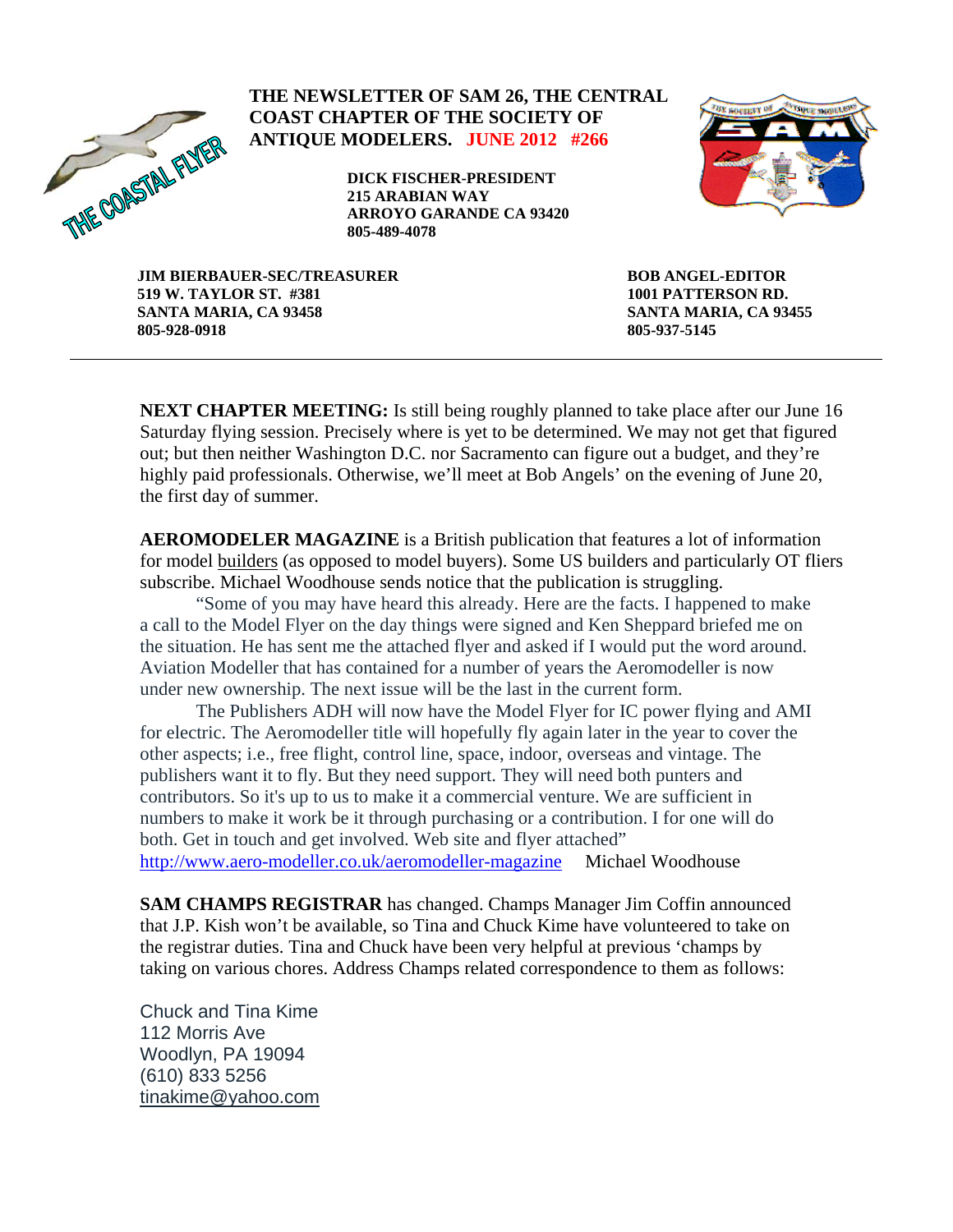**DAVE HARDING** adds some follow-up to the item from our previous issue about the joys and perils of pull-pull control setups. The servo is on the left in the sketches and the rudder or elevator on the right. Although Daves' sketches are self explanatory, I couldn't resist adding some words below them. RLA



The top pair of sketches shows a correct installation.

The next pair  $+1$  down shows the results of having the hinge point not centered between the control cable attachment points.

The bottom three sketches illustrate why you want the cable attach points equidistant from the hinge point.

Obviously you'd never commit those crimes on purpose, but this calls attention to the fact that it's important to get it right.

But there is one deviation not shown which you can get away with. It's not necessary that the distance between two control cable holes at the servo end and the ones at the horn end be the same. You can vary them as needed to get the total amount of travel desired.

In some installations guys run a push pull rod from servo back to an added bellcrank, which becomes the front pivot for the pull-pull cables. The purpose is to let the bellcrank take the cable pull and strain rather than the servo bearings.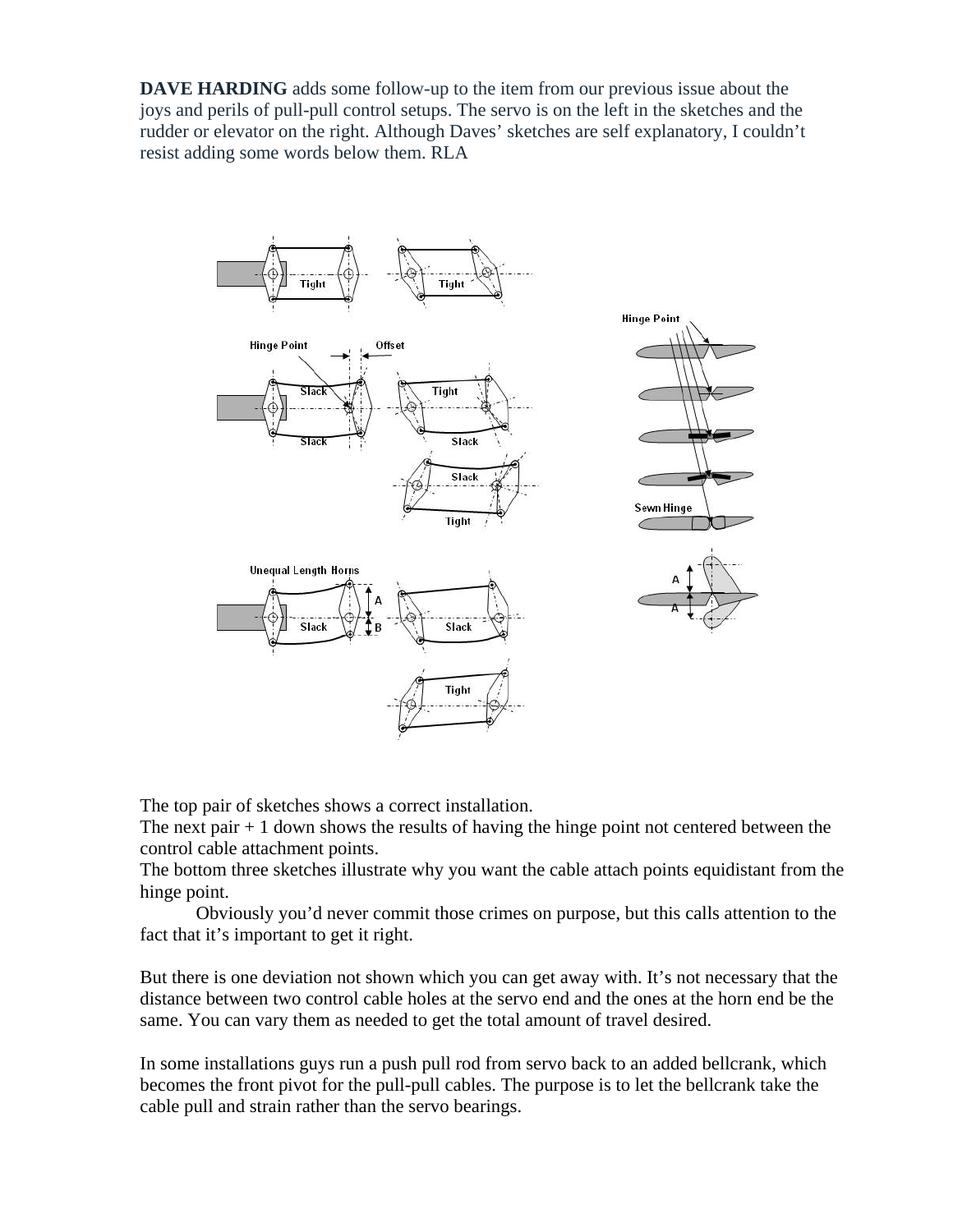**WE GET CONTRIBUTIONS!** - **HOORAY!** Dave Harding also forwarded a four page write up he'd published a few years back about **pushrod overloading** problems. It's a real windfall for any newsletter editor to get something to actually edit rather than write. The treatise covers the subject very scientifically and thoroughly, but it's a bit long to put into our 10 page limit, especially for the mail out copies. So I'll try to summarize the gist on this page, and will forward the whole four pages to anyone who requests.

 Dave deals with solid pushrods as opposed to ny-rod or pull-pull installations. You generally want the lightest pushrod which will do the job without buckling under flight load stresses during the "push" movement. So he uses Dr. Leonard Eulers' formula for calculating buckling loads for various materials, such as balsa, spruce, maple, aluminum, and graphite. He also presents charts for different diameters of round tubes and rods in various diameters, lengths, weights.

 He gives force calculations for "push" forces needed to move the control surfaces at various flying speeds. And he addresses the results of simply supporting a pushrod in the middle with a smooth guide to allow a less beefy pushrod to do the job. I don't know where Dave originally presented this, but it seems suitable for a scientific journal.

 Dave probably needed something like this when he built his Boehlert Giant, which moved him into the unaccustomed territory of larger flight loads. But I'll likely continue to use the seat of the pants method, of just giving the controls a push, watching for flex, and deciding "that feels about right".



Here's the moving crew walking Dave's Boehle giant to the flight line at the Henderson Nevada SAM Champs 2011.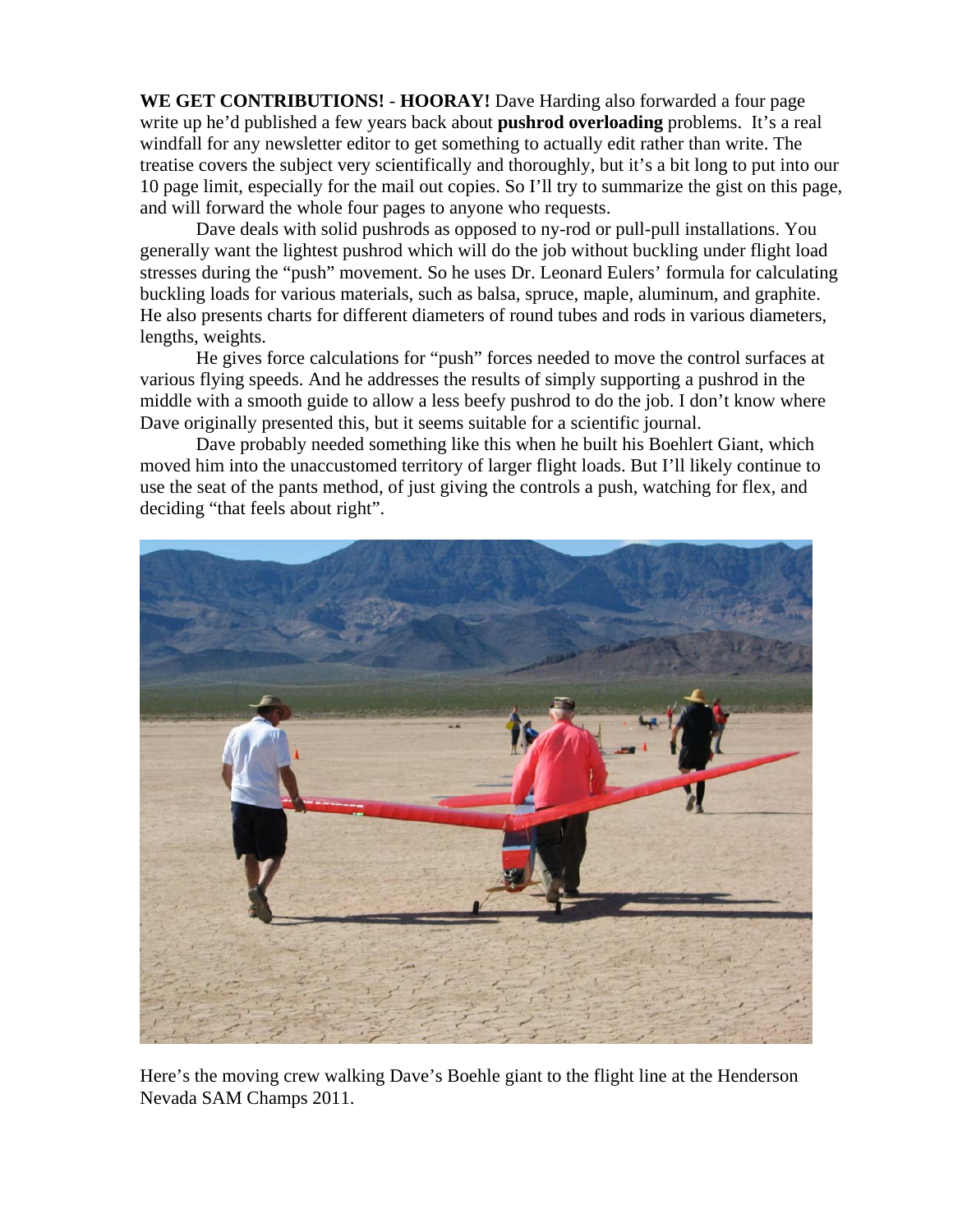**FIXING A DING:** I had a neat looking (for me) aircraft frame going together. I managed to make a small cosmetic gouge in an edge of a long piece of balsa that was to be painted later. I tried something new which turned out to be quick, easy, and worked surprisingly well.

 I filled the ding with lightweight spackling compound from Ace Hardware. After drying, this stuff probably weighs no more than balsa and seems to sand easier than balsa. It's also a fair color match, and would probably blend in nicely under translucent covering material. But it didn't seem to be too durable for wear and tear. So after the sanding I soaked in a few drops of thin CYA, which cured instantly, even letting out a puff of smoke. The setting was probably accelerated by a little residual moisture in the spackling. After a final bit of finish sanding the repair seemed quite solid and ready for painting. RLA

**SCREWED UP SMALL SCREWS:** You'd think small screws (#2 & #3's) would need to be manufactured to closer tolerances than larger ones. I keep 2-56 and 3-48 screws and nuts in adjacent compartments in a plastic parts box. Each compartment is a hodge-podge of types, sizes, and manufacturers in both nuts and screws. There's always some doubt, especially with the nuts, about which size I've plucked out, so I end up picking back and forth to be sure I have the right nut for the right screw. But even after matching, the nuts are often a poor fit with either screw.

 As far as I know, no metrics have slipped into the mix to further confuse the issue. So I dumped out both compartments and re-sorted them back in. Most were visually identifiable, but in some cases I had to try the nuts on both sizes to be sure. I measured the overall thread OD on samples of the screws and found one source of the problem. The #2 screws varied from .0790" to .0845" in diameter and the #3's from .090" to .0975". If you assume the nuts are equally as sloppy in tolerance, you could have a diameter variance of .015" between the two. No wonder some nuts want to strip out while others do not want to screw on. Whether this information is of any help to anyone, I don't know. I just wanted to get it off my chest.



Want a big project?

Prefer building over flying?

Consider the Goldberg Valkyrie.

This was taken in the pit area at Muncie, where this years' Champs' will occur. Mike Salvador photo.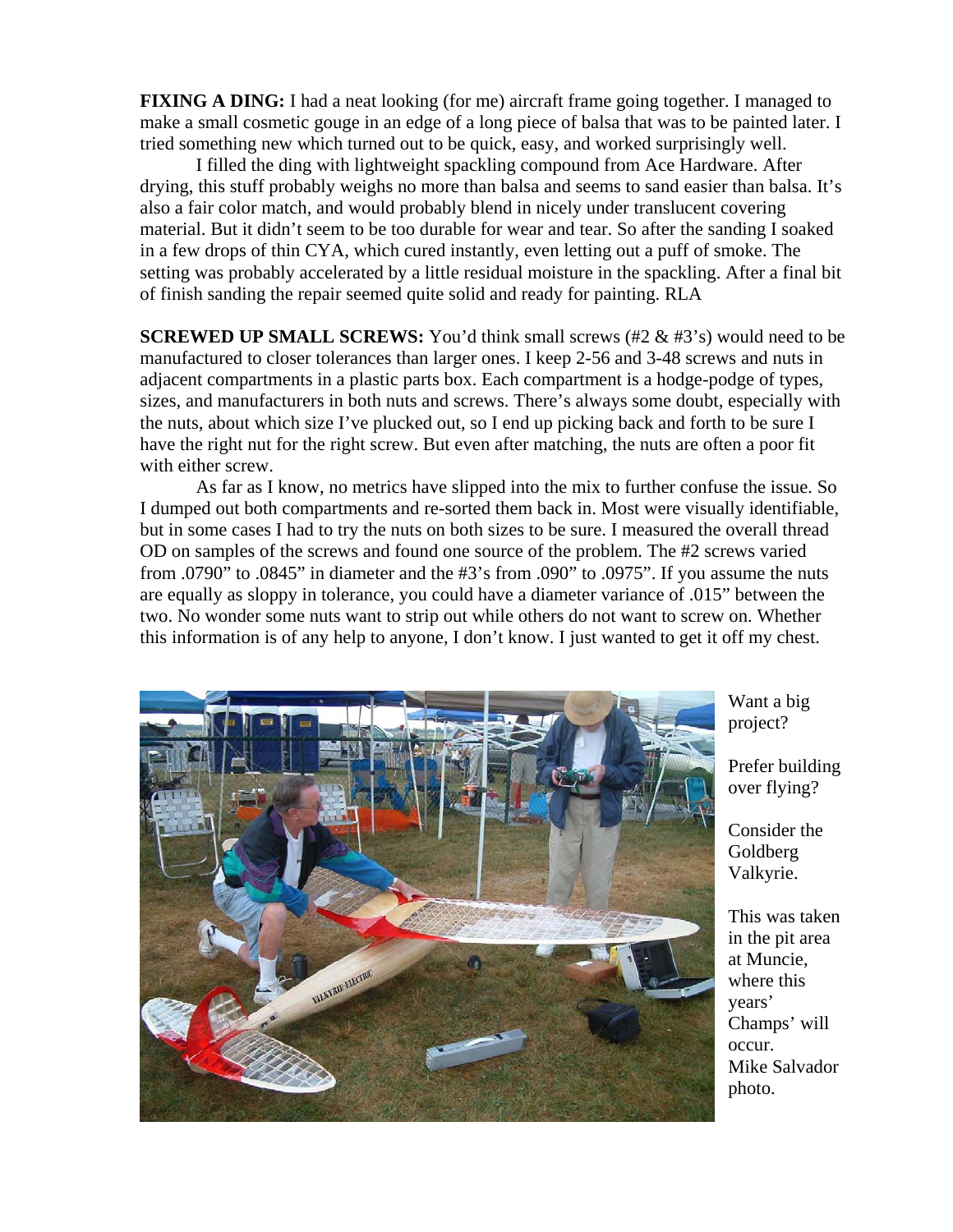**STILL MORE CONTRIBUTIONS!** It started recently when **Dan Carpenter** forwarded a scholarly study on **Bomber wing area**. The standard size Lanzo Bomber has two slightly different wing configurations, so we'd expect a slight variation in area between the two. However, the area reported on contest forms for each version has varied all over the map.

 Personally, I (and others) went for some time using the figure of 1260 square inches which was lifted from earlier reports. That figure has been since generally discredited and replaced with various smaller numbers. A few years ago Ed Hamler made some careful measurements and calculations and came up with a figure of 1206, which I've taken as close enough and have used ever since. Besides, 1206 seems sort of related to 1260 using mathematical pig Latin. The 1206 number has the slight advantage of requiring a little less minimum weight. But either number requires something over 5 lbs minimum and 5½ Lbs. gets you a 6 Lb. run allotment in Antique and Texaco. Therefore, most Bombers are built to exceed the weight requirement for 1260 square inches anyway.

 Dan's report runs to 11 pages including sketches and appendix so it too will be available only on request. He measured the plan form parts, separated them into a rectangular center section plus two trapezoidal tip pieces and a pair of semicircular tips. He applied geometry to this, along with analysis of possible error magnitudes and sources in making the measurements.

 Dan also forwarded copies to Tandy Walker, Ed Hamler and possibly others who had calculated these values earlier.

**HERE FOR YOUR PERUSUAL** is some of the figures and sources reported over the years for the standard size **bomber wing area**. Both wings are nominally 96" span. But the long center section has more area because the trapezoidal tip areas are shorter. Both use 12" dihedral, so the dihedral angle is steeper on the long center. Consider the chart below to be just a bit of historical trivia, for which I don't vouch for either accuracy, or placement under long or short center sections. I believe, but can't say for certain that the long center is usually considered the "standard" wing. The uncertainty comes from perusing over 40 pages of commentary, in which there were some conflicts. RLA

| <b>CONTINIDUTOR</b>                                                                      | LUNU ULIVILIN                | <b>DIIONI CENIEN</b> |
|------------------------------------------------------------------------------------------|------------------------------|----------------------|
|                                                                                          |                              |                      |
| Jim Reynolds                                                                             | 1212, later 1232 1106 & 1212 |                      |
| Ralph Turner 1960-on re traced plan 1260 Now considered inaccurate from the plan itself. |                              |                      |
| Don Blackburn                                                                            | 1170                         |                      |
| Dale Tower (SW Regionals)                                                                |                              | 1186                 |
| Ed Shilen                                                                                | 1260                         |                      |
| Don Bekins                                                                               |                              | 1186                 |
| <b>SAM</b> approved list (earlier)                                                       | 1256                         |                      |
| Ed Hamler                                                                                | 1232                         | 1206                 |
| Tandy Walker                                                                             | 1232                         | 1207                 |
| Dan Carpenter                                                                            | 1230                         | 1214                 |

CONTRIBUTOR LONG CENTER SHORT CENTER

I'd guess Dan Carpenter's numbers to represent the most accurate, if for no other reason than the effort he expended to get it right. But I may stay with the 1206 figure just now for consistency with my past reports on this same ship. I believe we've closed in significantly on the exact number with the bottom three listings.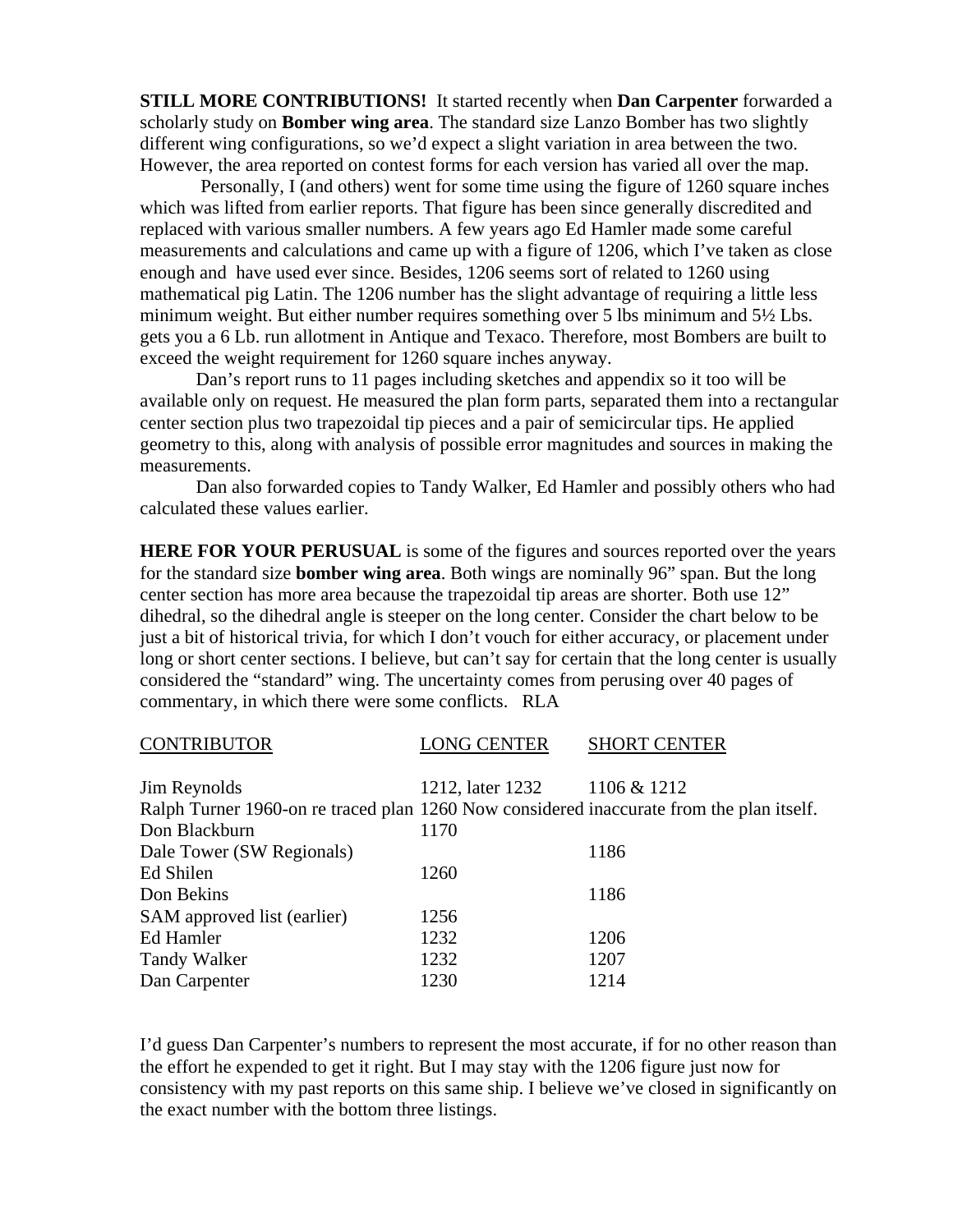**LONG VS SHORT** Bomber wing center sections have been the subject of discussion as to which is better. I forget what the conclusions, if any, were. But I found a more practical difference in the way they fit in my travel trailer. The best storage place for the Bomber wing is crosswise in the upper bunk at the front of the trailer. Wall to wall distance is a fraction less than 91". The long center section wing will fit, but the short center one will not. Both wings have a plan-form span of 96". The long center section is 48", with two 24" tips. The short center is 36" with 30" tips. Both tips use 12" dihedral, giving the long center a greater dihedral angle. For the first time in RC use I find that the projected wing span is important. If my arithmetic is correct the calculated difference in projected span of the two wings is just1.4", but that's just enough to make the difference. And yes, I've trial fitted both wings. But I suppose with just a little fudging on dimensions, I could build a short center to fit

**HAIR CLIP CLAMPS:** One of guys shared some hair clips a couple months back. They had become surplus from his wife, girlfriend, or some other source. I and others took some knowing they'd probably be useful, but not knowing exactly where or how. That good use finally showed up when I needed just the right light clamp and pressure to glue on some outside stringers. Small C clamps were too heavy and cumbersome, while clothespins and other spring clamps put too much wood crushing pressure. But just as Goldilocks discovered Baby bears soup, these were just right.



Don't let your significant other see this picture, or she'll know where to come looking for her missing hair clamps.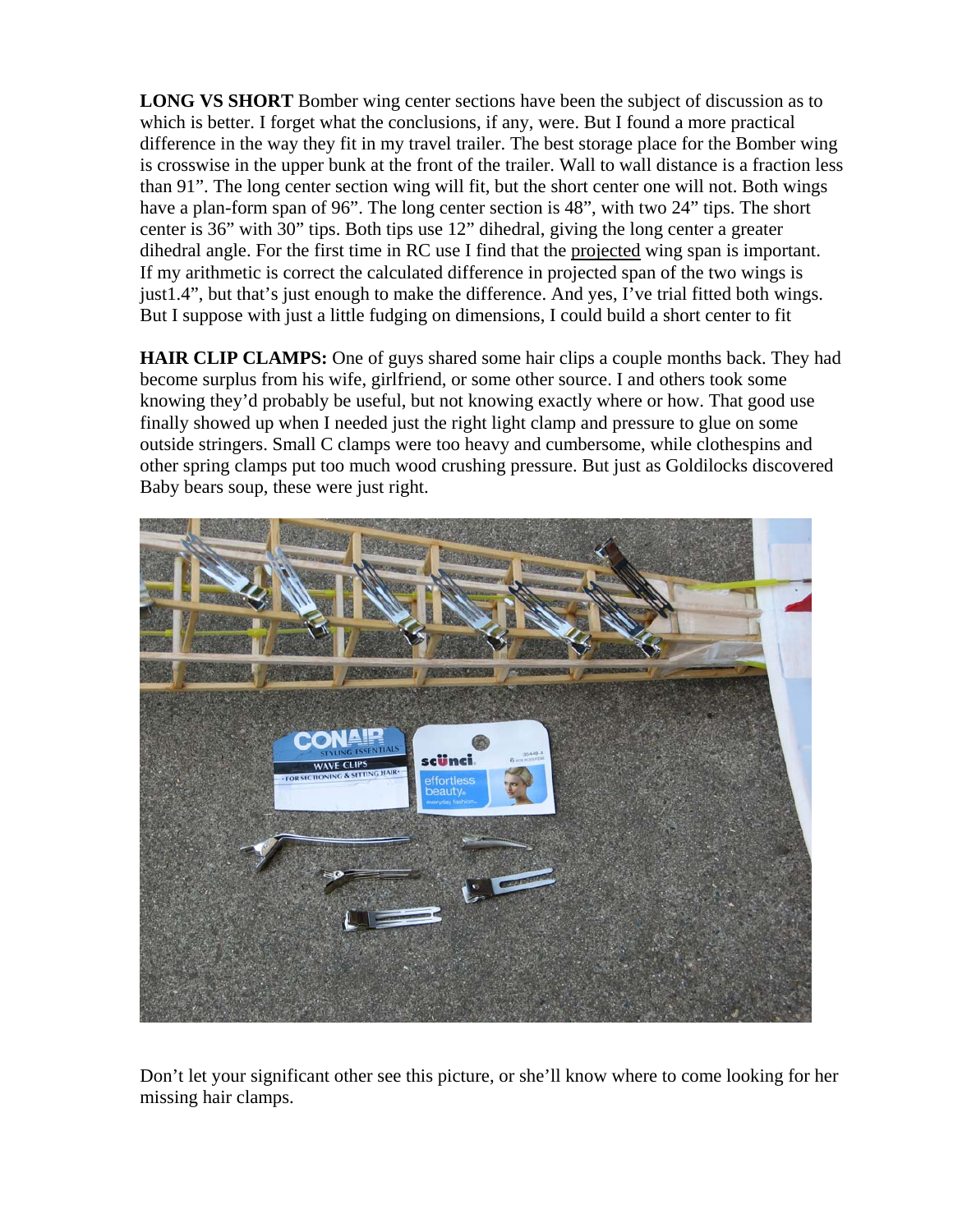**SUNGLASSES AND F-STOPS:** This has been mentioned before on these pages, but it arose again on SAM Talk. Cameras take sharper pictures in strong light when their lens apertures are reduced to smaller (numerically larger) f-stops. Our eyes operate the same way. In bright light the lens opening closes down and we see more clearly. This can be used to advantage in flying if you're having trouble seeing your plane and it's about to get away from you. I usually wear flip up sunglasses over prescription lenses so I can raise them for better visibility. The bright light is uncomfortable and not recommended for long periods, but the ships can be seen more clearly. Sunglasses which fully cover other glasses and reduce side glare are better in the long run, but are a little more awkward to remove while flying.



Here's a typical table at a "collecto" or collectogether as MECA terms it. This was taken at the SAM Champs. See how many engines you can identify.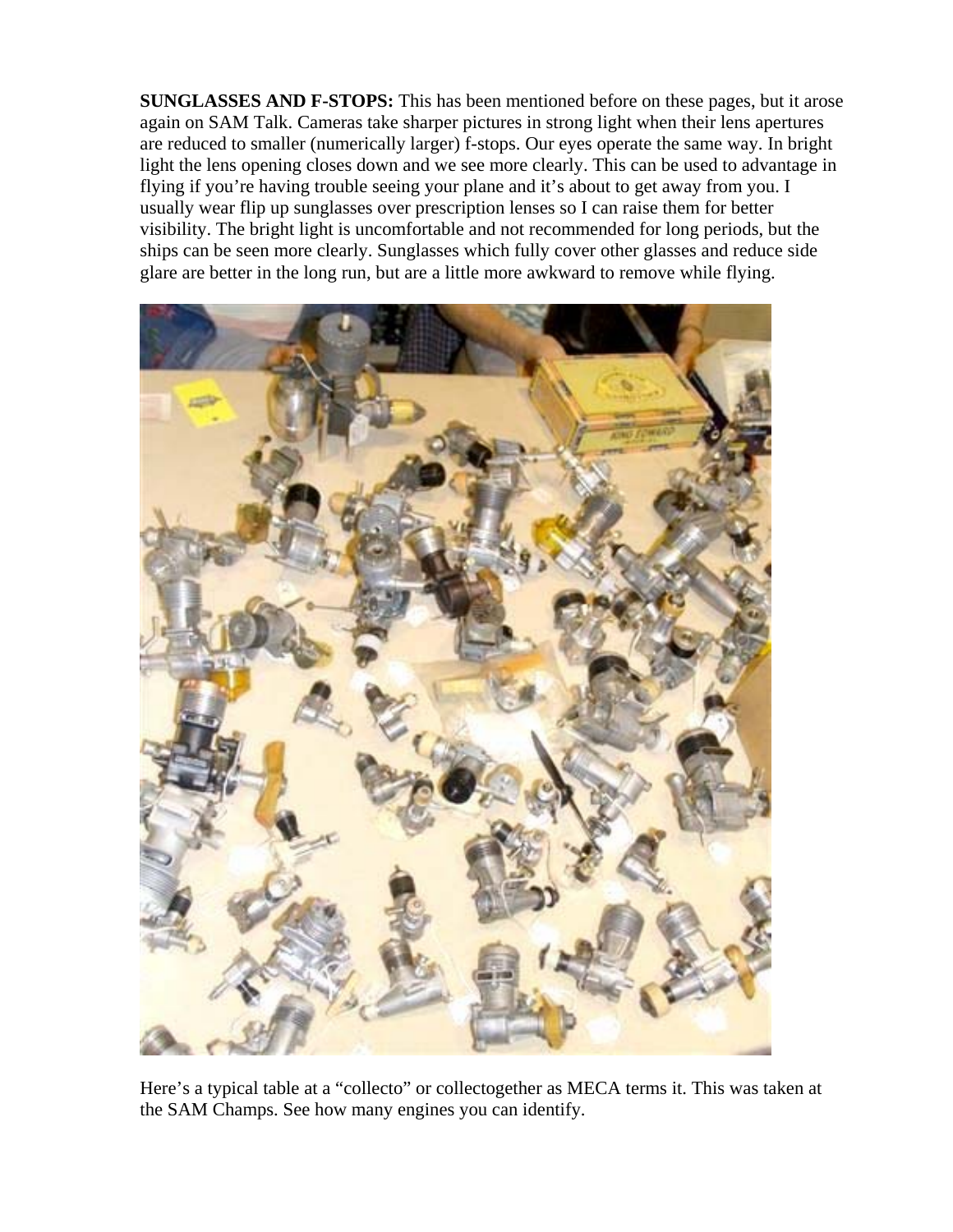## Come Fun Fly with Us!



When: Saturday, July 21, 2012 Where: Schmidt's Ranch **Contact Information: Warren Pickering** 530-846-2541

Sam 30 invites you to bring your favorite Old Time Models and enjoy a relaxed day of noncompetitive fun. A Hi-Start will be available, test fly a new model or just enjoy a oldie.

Miriam's pancakes and coffee will be waiting in the morning and lunch will be available for \$5.00.

A great raffle will be held and maybe an oddball trophy or two will be awarded.

## See you there!

*Ed. Note:* The Hay shakers have the same problems in putting on a contest as do many other clubs. There's a shortage of worker personnel and other resources. But being a smaller club, their problem is magnified. So they are trying a fun fly event rather than a formal contest. Maybe this can draw out some folks reluctant to enter a contest.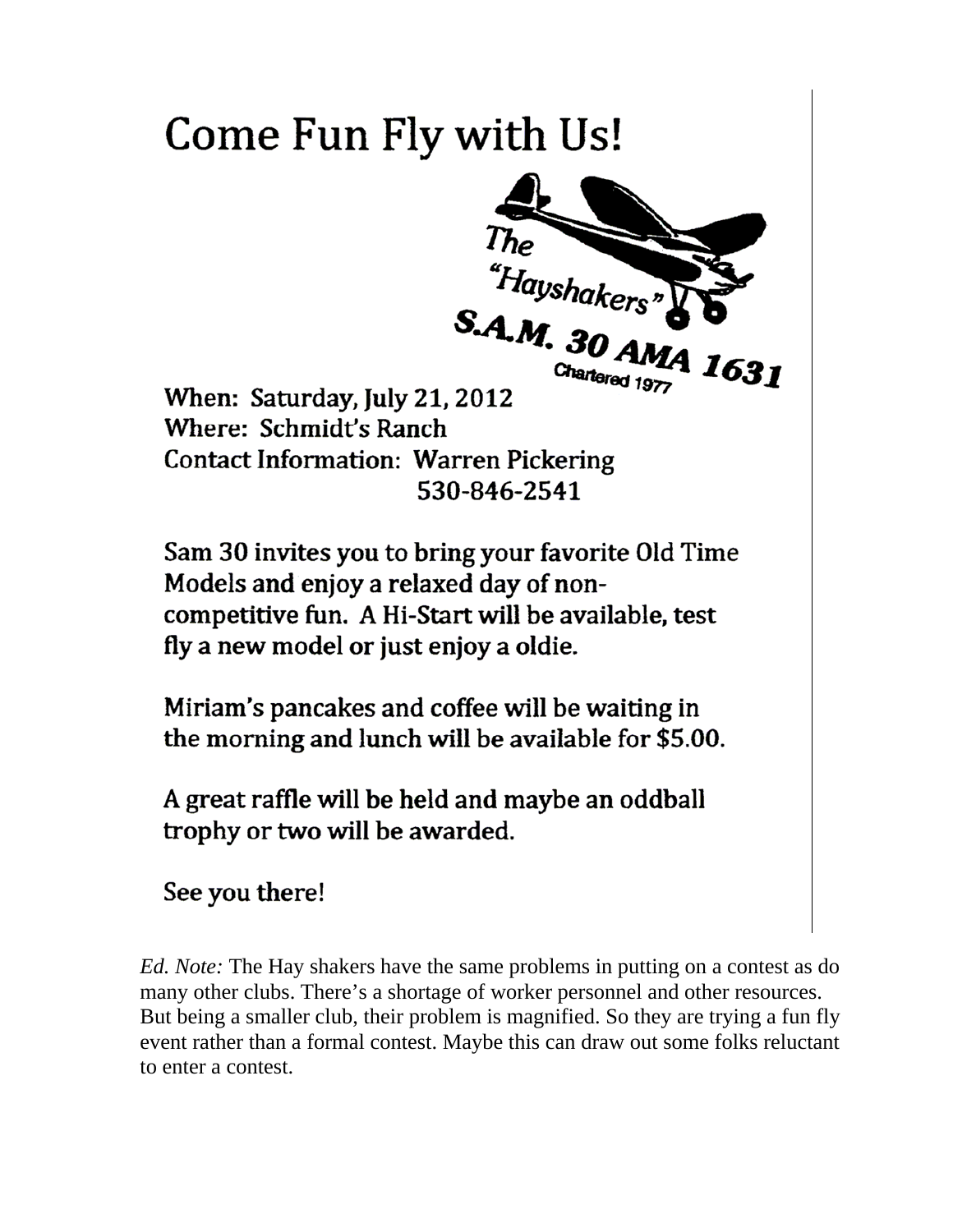Don Bishop and I had planned on traveling from the Central Coast to the SAM 21 contest at the ranch June 8-10. But we both chickened out because of predicted heavy winds. It had even been blowing badly here at home for almost a solid month. Well it did blow out much of the flying at the ranch on Saturday, but lessened some on Sunday, so that some flying did get done. Meanwhile here at home base, we lucked out as Saturday became the first really nice day for flying after a week of miserable winds.



What do we have here? It's a Cleveland Cloudster, straight wing version, scaled up from the original 50' wingspan to 80".

That scales it to 927 square inches, making it SAM eligible for a glow engine up to .41 Cu. In.

This is part of the Hardy Robinson Estate, which we'll be disposing of for some time. It's nicely built and has been flown.



It's pretty much set up for a glow engine and would make a great fun flyer. Its servo rails will accept three standard Futaba S-148 servos or equivalent... The solid firewall is ready for a commercial engine mount. It's for sale at a modest price.